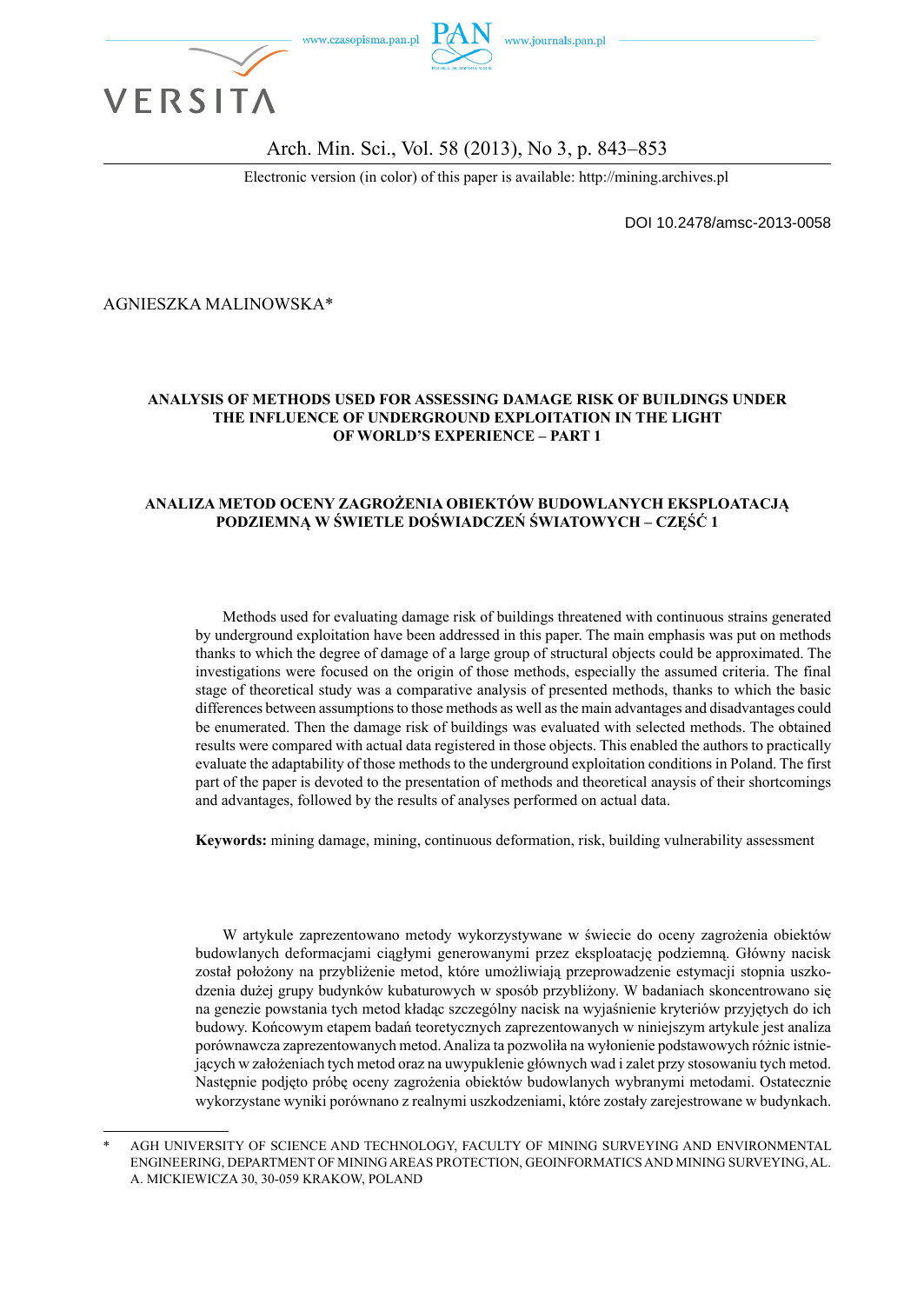

Badania praktyczne pozwoliły na ocenę możliwości adaptacji tych metod w warunkach eksploatacji podziemnej w Polsce. Pierwsza części artykułu poświecona jest prezentacji metod oraz rozważaniom teoretycznym dotyczącym ich mankamentów i zalet. Natomiast w drugiej części artykułu rozważania teoretyczne poparte zostały wynikami analiz przeprowadzonych na rzeczywistych danych.

**Słowa kluczowe:** szkoda górnicza, eksploatacja, deformacje ciągłe, ryzyko, ocena odporności budynków

# **1. Introduction**

Underground exploitation brings about a risk of building damage on the surface. The enhancement of exploitation works increases the damage of objects on the surface, and consequently necessitates assessing the risk of such damage. Since the 20th century a number of methods of determining the potential degree of building damage and the respective prevention measures have been worked out in various countries all over the World. Six methods most commonly applied in England, Australia, United States and R.S.A. have been presented in the paper. Theoretical study was focused on assessing those methods for their accuracy and readiness to use. Special attention was paid to the disadvantages of those methods.

# **2. Presentation of methods**

# **2.1. Methods for assessing object damage risk on the basis of building geometry**

Methods used for evaluating the risk of building damage caused by continuous strains were principally based on the relation between the length of the building and horizontal strains of the ground. The development of those methods could be observed in the 1950's, when the cities were intensely developed, and the underground tunnels had to be reconstructed for the future subways and tubes. One of the first attempts at defining relations between continuous strain of terrain were made by Skempton and McDonald (1956, 1957). Those studies concentrated on the possibility of electing objects in an area liable to strains caused by seasonal precipitations. This was a starting point for analyses concentrating on similar a dependence between terrain strains under the influence of underground exploitation. Thos methods were created by the National Coal Board (1975) (hard coal exploitation, Great Britain) by Wagner and Schumann (1991) (hard coal exploitation, South America) and by the Mine Subsidence Engineering Consultant (2007) (hard coal exploitation, Australia).

### **2.1.1. National Coal Board Method**

The intense hard coal exploitation carried out under the developed areas of England since the beginning the 20th century has generated considerable damage to buildings, therefore it was necessary to create a method for predicting potential damage and use respective prevention measures. Attempts were made to determine a dependence between the intensity of the deforming ground on the building and the observed damage degree on the basis of damage registered on households and observed surface strains recorded on 165 observation lines. The resistivity of the building was equated with its length. The risk of occurrence of continuous ground strains was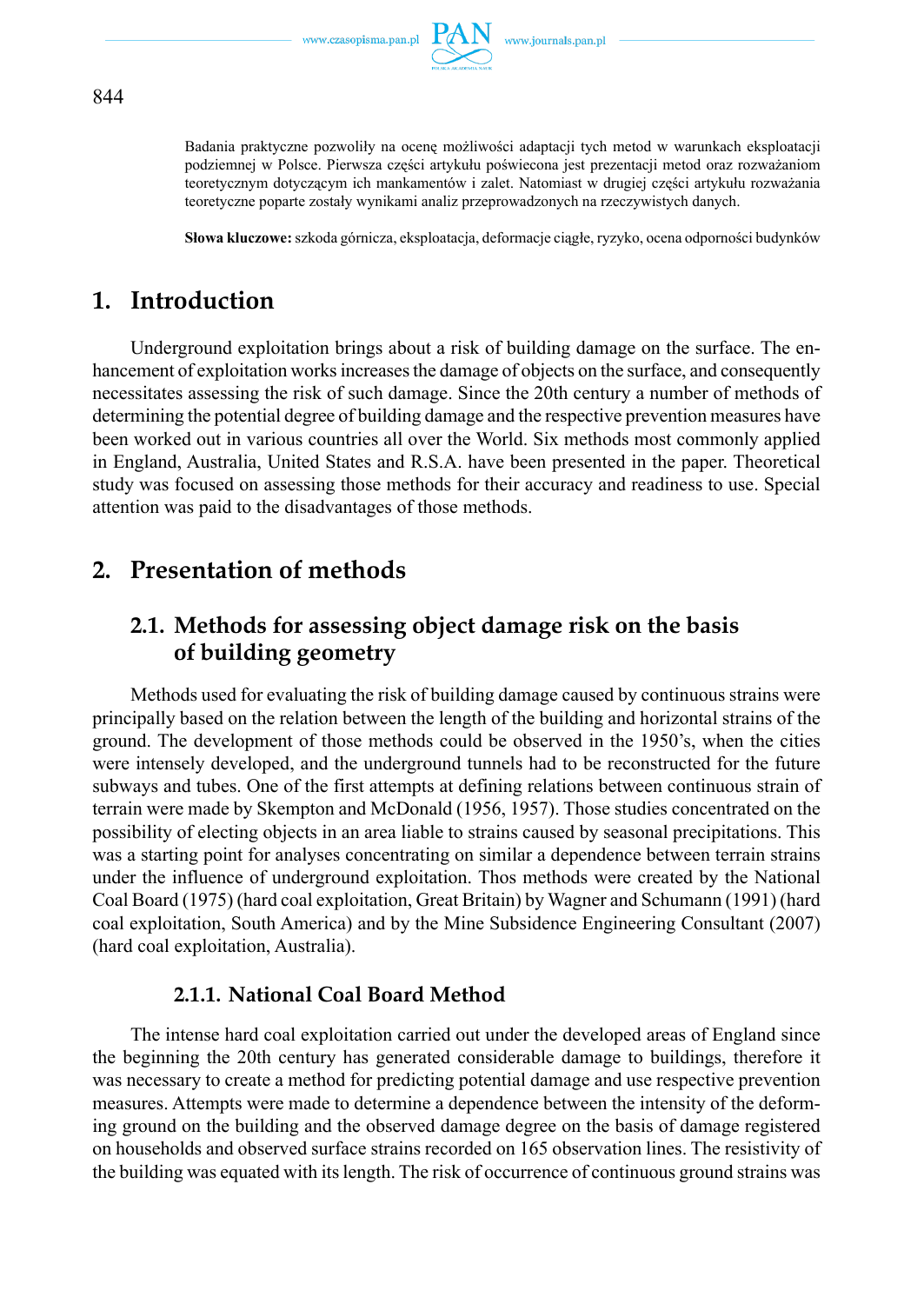

defined on the basis of one strain index, i.e. maximum predicted horizontal strain. The dependence between the length of the building, horizontal strain of the ground and risk of damage to the object was determined with hyperbolic functions (Fig. 1). The length of buildings for which the damage risk can be estimated with this methods, ranges from 0 to 250 m. This facilitates the analysis of damage risk for majority of buildings, even in-series objects (no dilatation). The horizontal strains range from 0 to 6 mm/m. Five degrees of building damage have been defined: very small, small, considerable, severe, very severe. For each of them a plot was made. Those plots cut off values, for which a given damage degree may occur from the domain of horizontal strain and the building's length.



Fig. 1. Scheme of National Coal Board method (NCB, 1975)

Authors of this method tried to characterize possible results of continuous strain on definite objects. In the lowest class strains there appear small breaks in the plaster (invisible on the outside) as a result of change of the length of the building by 0.03 meter. The next degree of potential damage is associated with breakings visible outside and hindered use of the object (warped carpentry). The successive degree of building's elongation increases the damage by visible, severe to very severe damage of the building, leading to the partial or complete rebuilding of the object and the associated infrastructure.

### **Remarks on National Coal Board Method**

The risk of damage is associated with one factor, which is the maximum horizontal strain. There is no distinction between compressive and tensile strains. Neither is analyzed the direction of this index, nor time of its operation. Horizontal strains of 0 to 6 mm/m are analyzed, i.e. a moderate degree of horizontal strains under the objects is assumed. The analysis of the plot reveals that in the case of objects up to 100 meters long the influence of horizontal strains reaches up to 2 mm/m. Accordingly, this method may create certain problems for small-size buildings.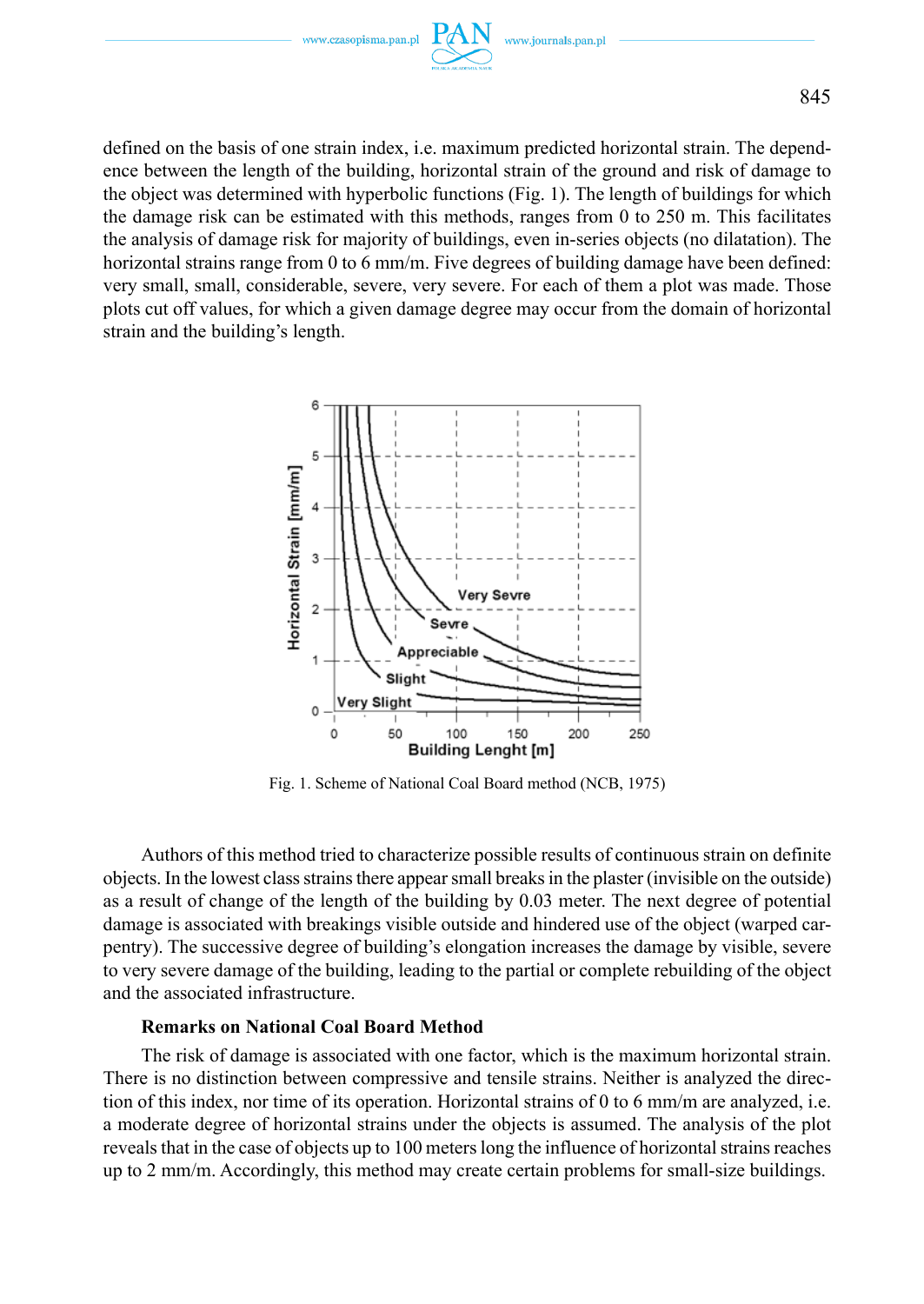www.czasopisma.pan.pl

www.journals.pan.p



846

### **2.1.2. Wagner and Schumann method**

Another empirical method of assessing the risk of damage to objects from coal exploitation was created by Wagner and Schumann in the 1990's (Wagner & Schumann, 1991). They made observations of damage to households in the area under the influence of the Coal Mine Brandspruit in Secunda (South Africa). The observations led to the conclusion that damage to the buildings mainly resulted from the tilts and horizontal strains. No unexpected, catastrophic damage was observed there. In majority of cases the damage to the buildings was fixable. This method was based on a relation between horizontal strains of terrain surface, length of the object and degree of its damaging (Fig. 2a). It was assumed that horizontal strains might be equal to 0 to 10 mm/m and the length of the object should not exceed 50 meters. Five classes of building damage were defined: I-negligible, II-slight, III-considerable, IV-severe, V-very severe. Each of them was defined by a hyperbolic curve. In this way the degree of damage which might potentially affect the building could be determined on the basis of the length of the building and expected horizontal strains underneath.

Basing on their observations, the authors of this method defined additional relations between tilt and strain of terrain surface (Fig. 2b). The terrain tilt was assumed to be even 20 mm/m.



Fig. 2. Scheme of Wagner and Schumann method (1991)

### **Remarks on Wagner and Schumann method**

Presented cases referred to single households and the damage categories were defined analogous as in the NBC method. The shape of the damage plot resembles a hyperbole. A strong emphasis was put on smaller objects and higher values of horizontal strains. The risk of damage to buildings can be relatively strictly determined from the basic plot in this method. It should be also emphasized that the assumed ground tilt may help analyze the risk of damage to high objects.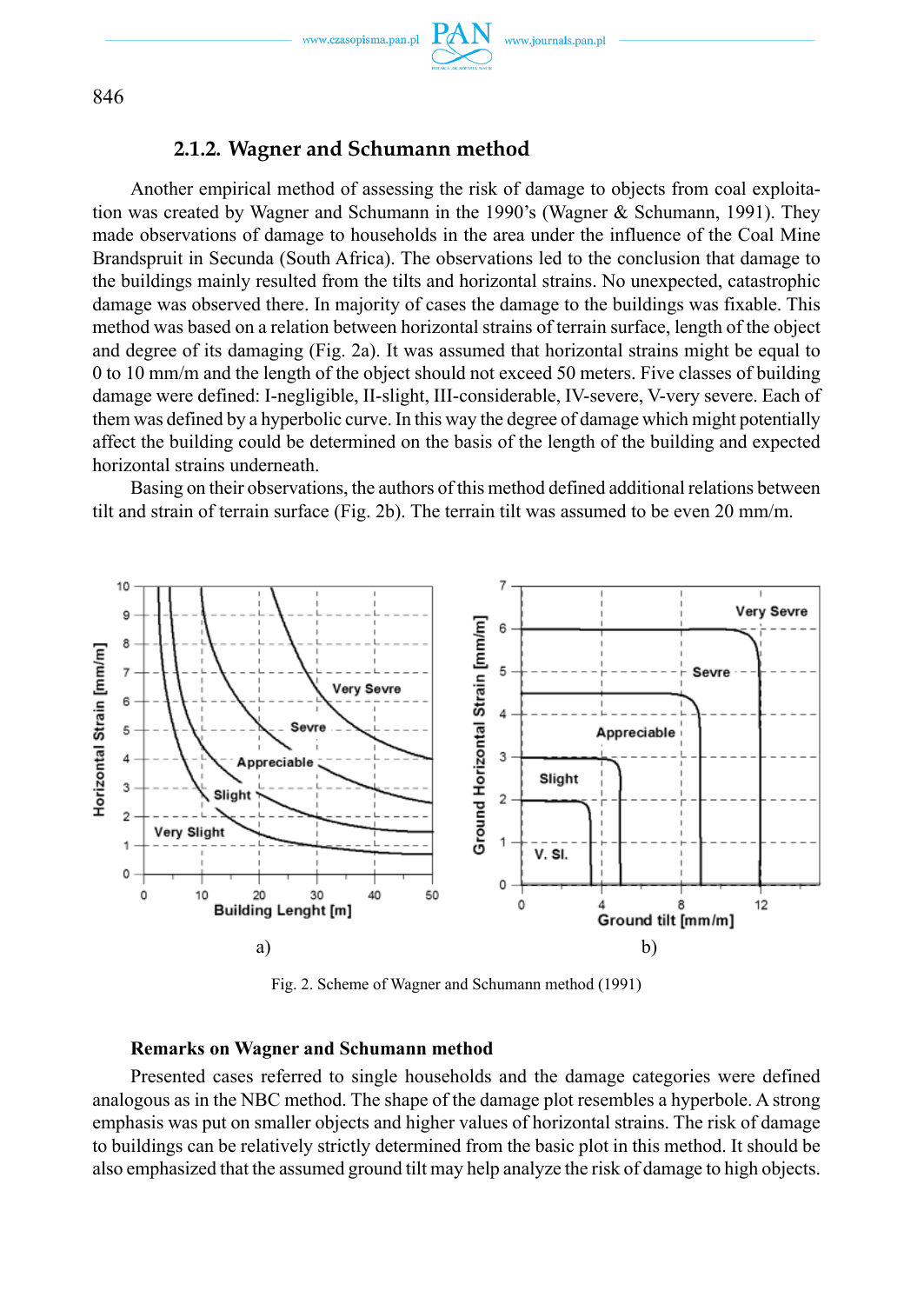Another method based on a relation between continuous strains and the length of the building was created in Australia. The concept of direct implementation of NCB method to evaluation of risk of damage to buildings in that area was not successful. The NCB method was adapted in Australia by changing basic assumptions of the risk factors. The plot representing damage degree was based on the following variables: length of the building and horizontal strains observed in the building (MSEC, 2007). The authors of this method suggest that the deformation of the object should be defined on the basis of curvature of the terrain surface.

Similar to the two already discussed methods, the damage categories were defined and characterized by potential damage which may typically occur in a given class. Among additional criteria of risk evaluation are aperture opening and deflection ratio of the object as a constant inter-class boundary value enables one to calculate the deflection ratio on the basis of the height of the object (Fig. 3).



Fig. 3. Scheme of Mine Subsidence Engineering Consultant method (2007)

### **Remarks on Mine Subsidence Engineering Consultant classification**

Per analogy to above methods, the damage risk also depends on the length of the building. Another variable is the horizontal strain of the building. This is a serious shortcoming making predictions of strains in buildings on the basis of excavation-induced strains almost impossible. The strain of the ground under the building cannot be directly transposed onto the change of the length of the building. The proposed evaluation of the degree of building damage on the basis of ground curvature would be a good assumption if not the difficulties with obtaining reliable results from the measurements of curvatures. For this reasons the predicted curvatures cannot be verified. The strains of the building block could be measured making this method useful if not the assumed mass applicability.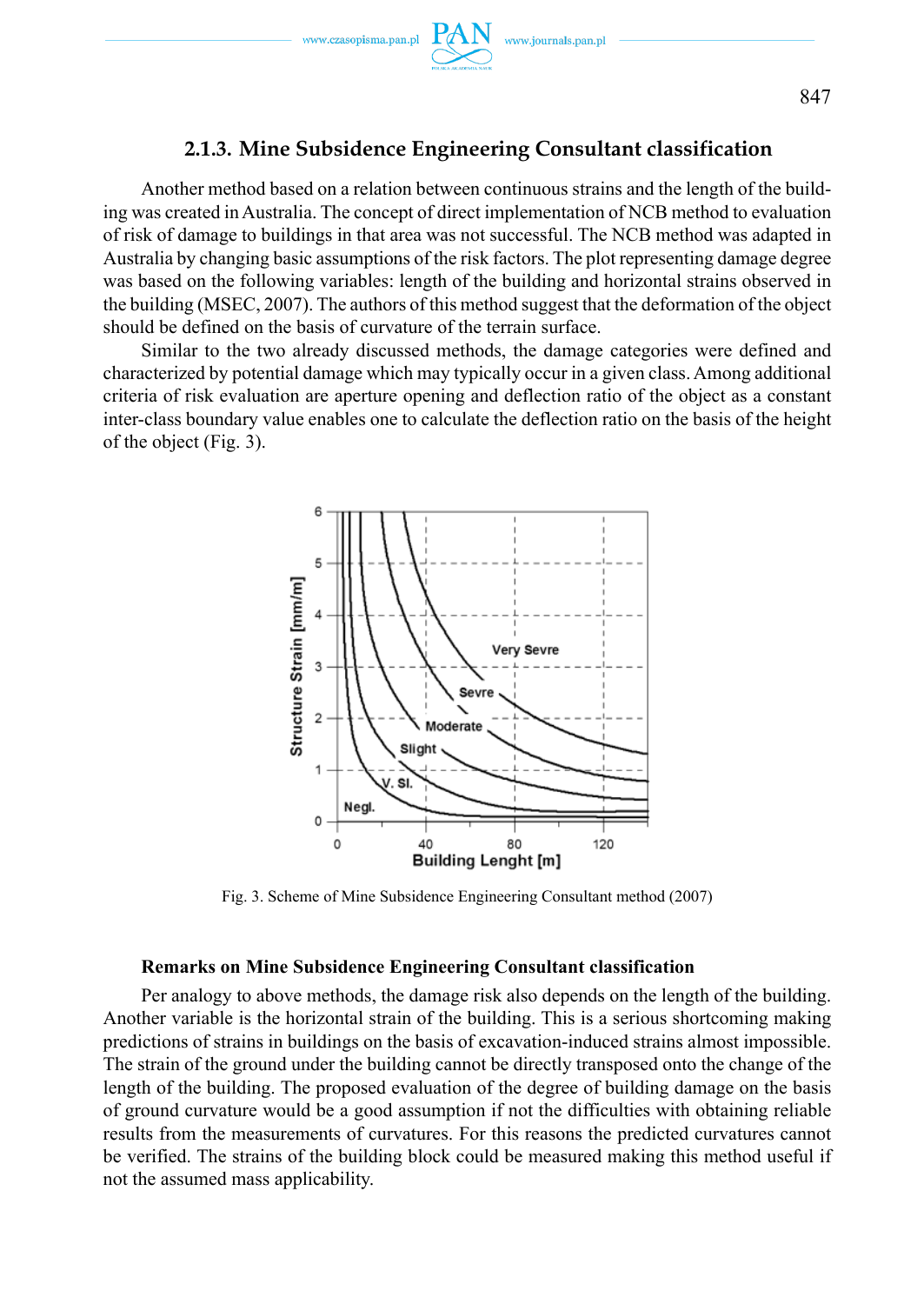

# **2.2. Analytical methods**

In the 20th century the research carried out by the Building Research Establishment revealed that insurance companies introduced a clause of continuous strain of the ground (protecting estate houses against landslides). Hence, the damage classification had to be made. Three main damage categories were listed:

- aesthetic: affecting the outlook of the estate;
- usefulness: breaks and deformations making the use of the object difficult;
- stability: conditions at which the construction may be destroyed unless suitable prevention measures are taken.

## **2.2.1. Burland method**

Burland continued studies of this subject and finally six damage categories were distinguished. Categories 0, 1 and 2 stand for aesthetic damage, categories 3 and 4 are usefulness damage, category 5 is damage affecting the stability of building construction. The investigation were continued by the year 1997 when Burland presented his object damage assessment methodology. This method was based on the plot of damage category vs. two variables: horizontal strain of building (up to 0.3%) and deflection ratio of building (up to 0.3%) (Fig. 4). Deflection ratio is determined as a ratio of horizontal strain-induced area to its length.



Fig. 4. Scheme of Burland method (Burland, 1997)

There was also worked out an algorithm for assessing damage risk in buildings, accelerating the evaluation of hazarded objects (Aye et al., 2006):

I. Preselection

 Buildings staying in the zone of predicted subsidence over 10 mm are fit for further analyses.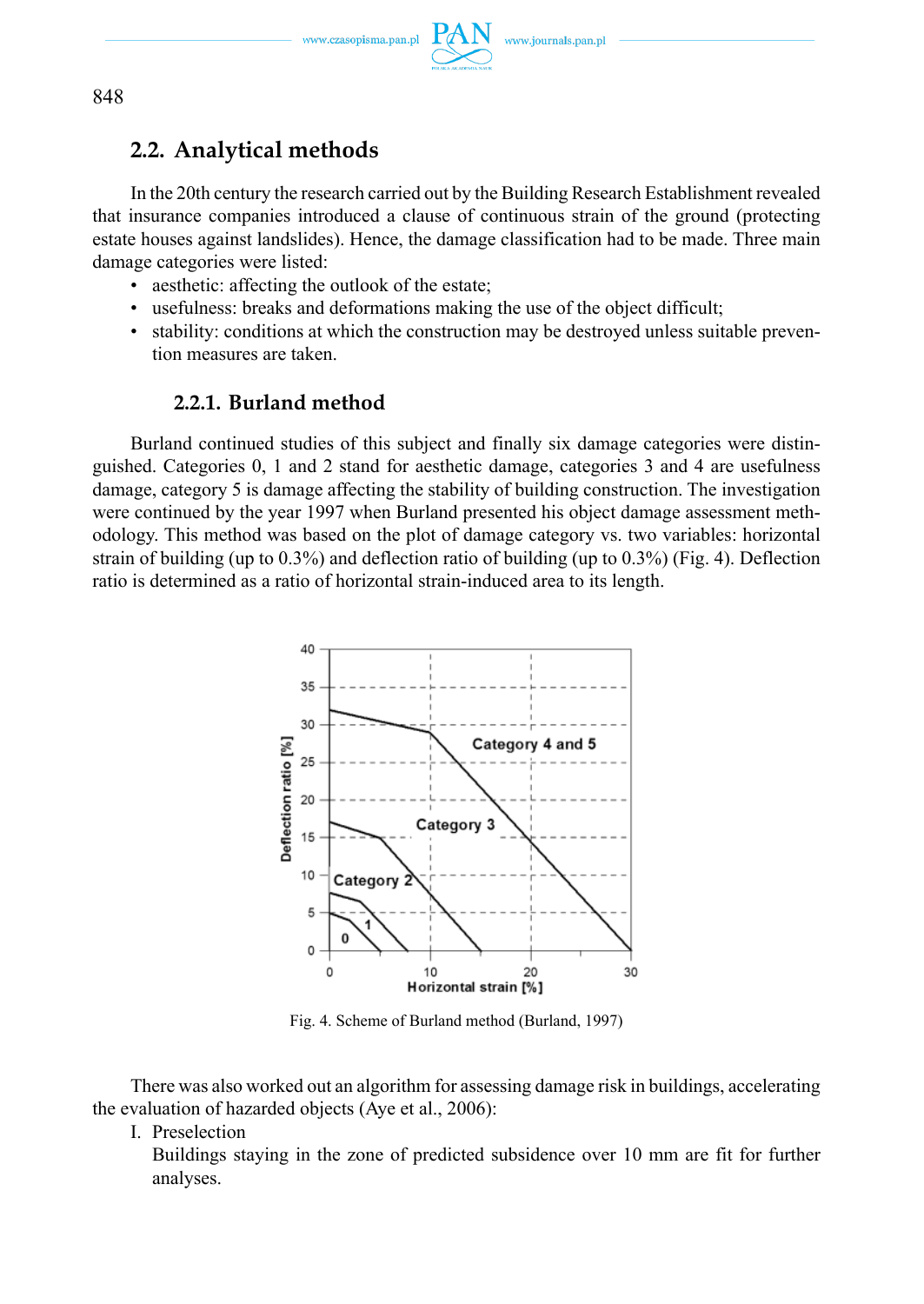www.czasopisma.pan.pl

849

II. Elimination of building of low damage-risk

 Only objects having potential damage degree above 2 and particularly sensitive objects are qualified for further analyses.

III. Detailed assessment of hazarded objects The last stage focuses only on buildings of damage category 3 or higher. Every such building is subjected to detailed strength analyses by construction experts.

### **2.2.2. Boscardin and Cording method**

Analogous to the previous method, Boscardin and Cording (1989) continued their investigations, focusing on strains in the building. The damage classification was based on two variables: angular strains *β* and horizontal strains of the building εh (Fig. 5). The horizontal strain in the building ranges between 0 to 3.5 mm/m, angular strain is up to 7 mm/m. Five classes of building damage were introduced in this method.



Fig. 5. Scheme of Boscardin and Cording method (Boscardin & Cording, 1989)

Angular strain was evaluated on the basis of a difference between expected subsidence of two opposite edges of the object or two neighboring foundation supports:

$$
\beta = (SV1 - SV2) / L \tag{1}
$$

where:

*SV*1 — vertical deformation of building's end;

- *SV2* vertical deformation of another end of the building;
	- $L$  building's length.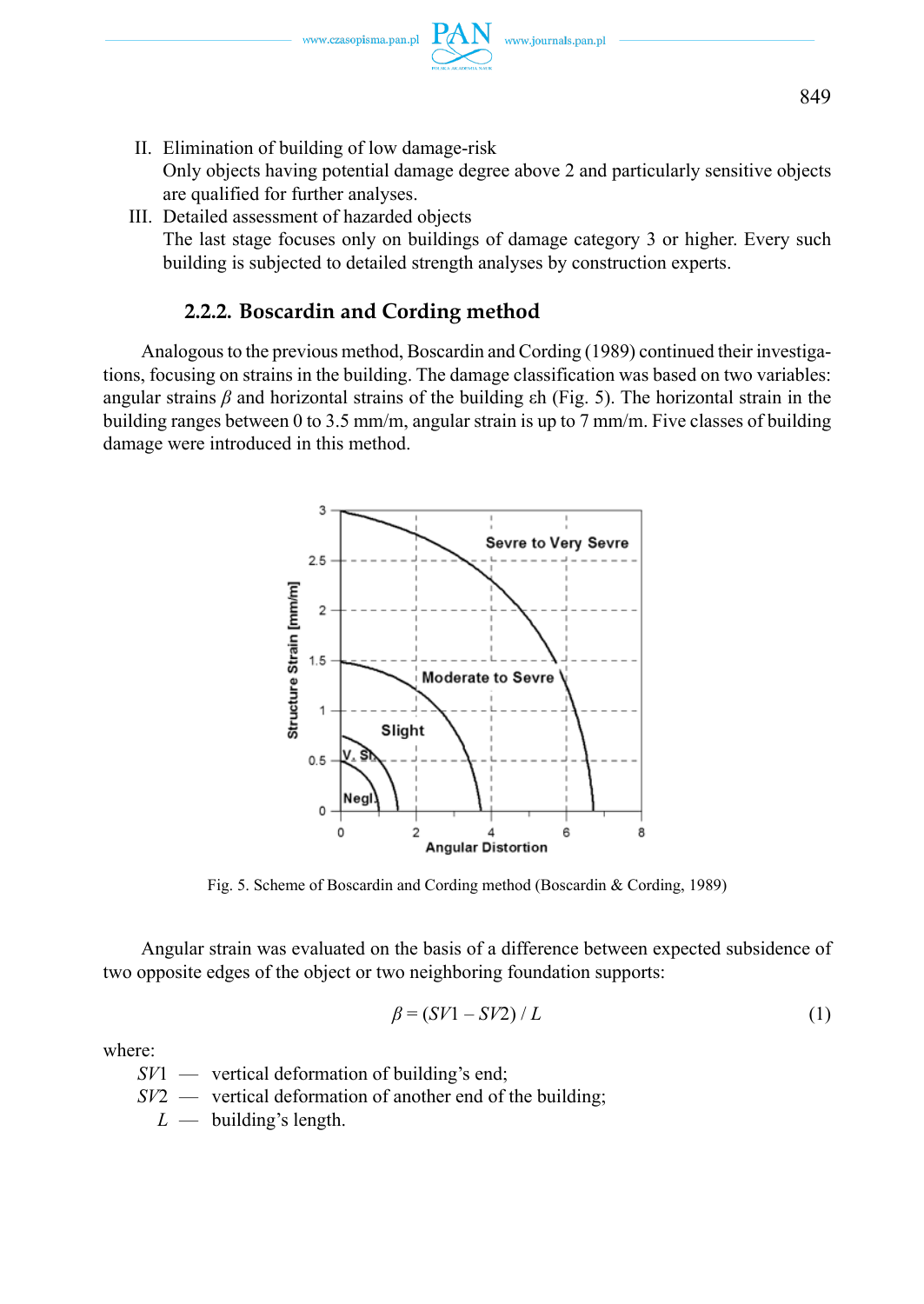850

The average horizontal strain of a building can be calculated from the following relation:

$$
\varepsilon h = (Sh1 - Sh2) / L \tag{2}
$$

where:

- *Sh*<sub>1</sub> horizontal deformation of building's end surface:
- *Sh2* horizontal deformation of another surface of building's end;

 $L$  — building's length.

The plot representing building damage degree illustrates intervals of building strains and angular deformation values in the function of depth of exploitation.

### **Remarks on Burland and Boscardin&Cording methods**

In both presented methods special focus was on determining the damage risk from evaluated real strains in buildings. Such an assumption enables one to make a more detailed analysis of strains in the object and so to determine the degree of possible damage. The potential strains in the building cannot be predicted when evaluating the exploitation-induced building damage risk. Predicting subsidence and horizontal strains which may occur under the building cannot be associated with the actual ones. This is the main shortcoming of this method. Accordingly, the evaluation of damage risk with this method may be burdened with error resulting from the lack of accuracy in risk factors evaluation. It should be also stressed that the strength of the building is not accounted for in this method. The only criterion which may be associated with its strength is the length of the building.

### **2.3. Point methods**

In the next method, the building's strength evaluation had to be approached individually, therefore as a consequence point methods were created. With these methods the building strength to continuous strains could be evaluated fast, with an approximated value as a result.

In Poland the point method was created in the 20th century (Przybyła & Świądrowski, 1968). Depending on the design features of the building, its geometry, technical condition, existing protections, foundation and subsoil, the building is ascribed a cumulative number of points for its specific properties. On the basis of statistical analyses of mining areas, the strength points are ascribed strength categories. The category has to be associated with the boundary value of horizontal strain which a given object can transmit without the risk of damage. The mininginduced building damage risk can be evaluated after confronting the building strength categories with terrain category. Similar point methods were also created in, e.g. Germany (Sroka, 2001), America (Yu, 1988) and India (Bhattacharya & Singh, 1984).

Attention should be paid to a method developed at the Virginia Department of Mines, Minerals and Energy (Yu, 1998). The building's strength is assessed on the basis of four properties: foundation, design, building's length to curvature radius ratio, building's length to its height ratio (Fig. 6). The cumulative number of points is ascribed one of four strength categories. Classification of damage introduced to this method is of special interest. Objects can be defined the damage class on the basis of building's strength category and boundary value of horizontal strain *ε* [mm/m].

Only three damage degrees can be distinguished in this method: archi tectonic, usefulness and structural. This approach enables one to establish the scope of repairs to be performed in the damaged building.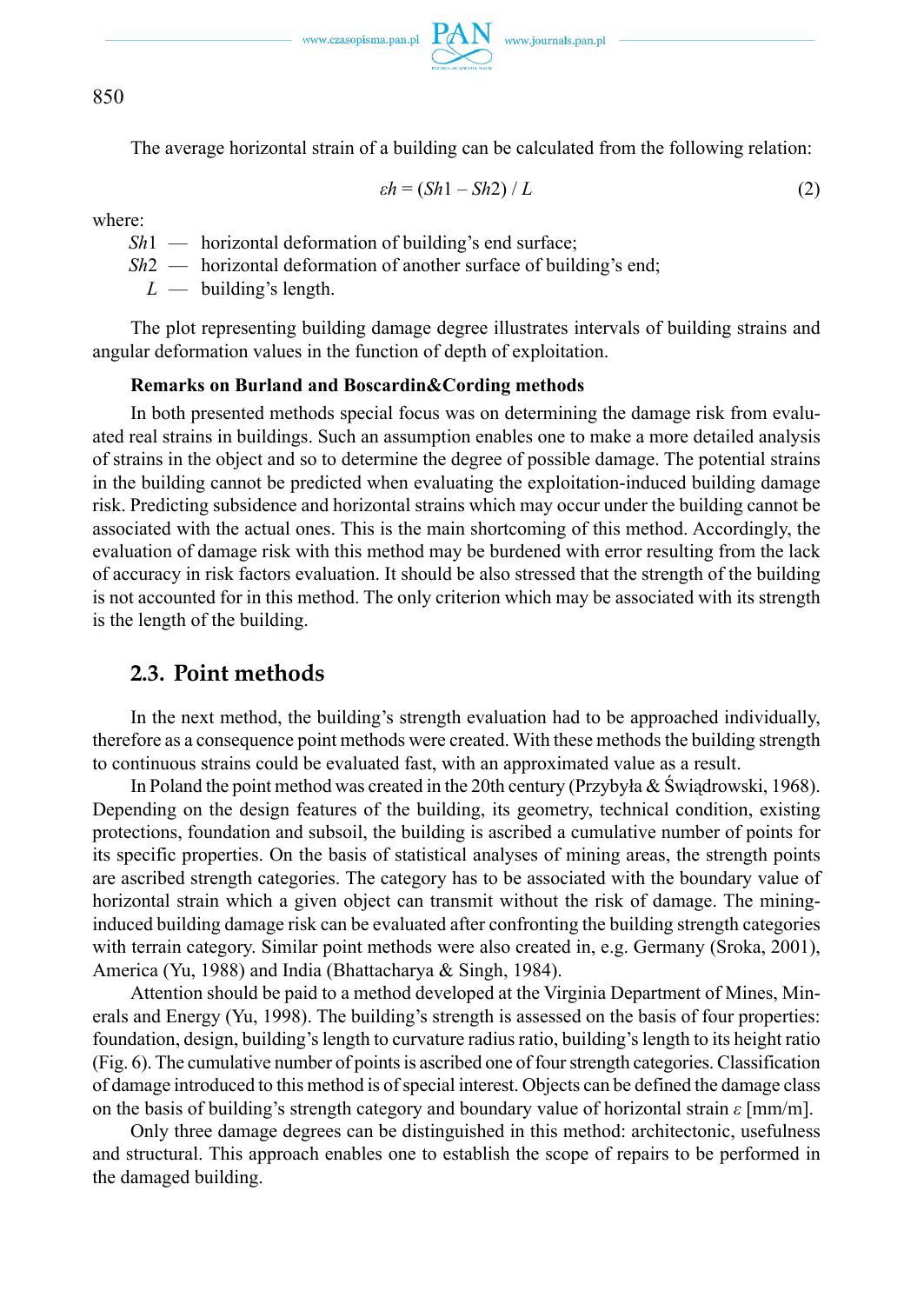

www.journals.pan.p

www.czasopisma.pan.r

Fig. 6. Scheme of Yu method (Yu, 1988)

### **Remarks on point methods**

In both presented methods it is the building's strength and maximum predicted horizontal strain which are critical as far as the damage risk is concerned. The Polish point method lacks classification of potential damage. The damage degree can be approximated on the basis of a difference between terrain category and building strength category. An interesting classification comes from Yu who introduces only three categories of damage. Structural damage can affect only objects belonging to the first class of strength. In the remaining buildings the strains may cause usefulness damage.

# **3. Critical analysis of presented methods**

Six methods used for approximated evaluation of continuous stains in buildings have been presented in the paper. These methods are applied for determining damage risk for a large group of buildings. Those methods differ in the risk factor, accuracy of determining and readiness. Attempts were made to evaluate the accuracy of those methods and their usability in the Polish mining areas on the basis of theoretical considerations.

#### **Risk factors and accuracy of estimation**

The first three methods were created on the basis of observations of damage in the mining areas subjected to surface strains. The risk of damage resulting from horizontal strains was defined from maximum horizontal strains (NCB method), maximum horizontal strains and tilts (Wagner and Schumann method) and curvature of terrain radius (Australian method). The objects can be very generally assessed on the basis of selected strain indices. The predicted horizontal strain is defined with an accuracy of 20%, horizontal tilt 13%. The terrain curvature is determined with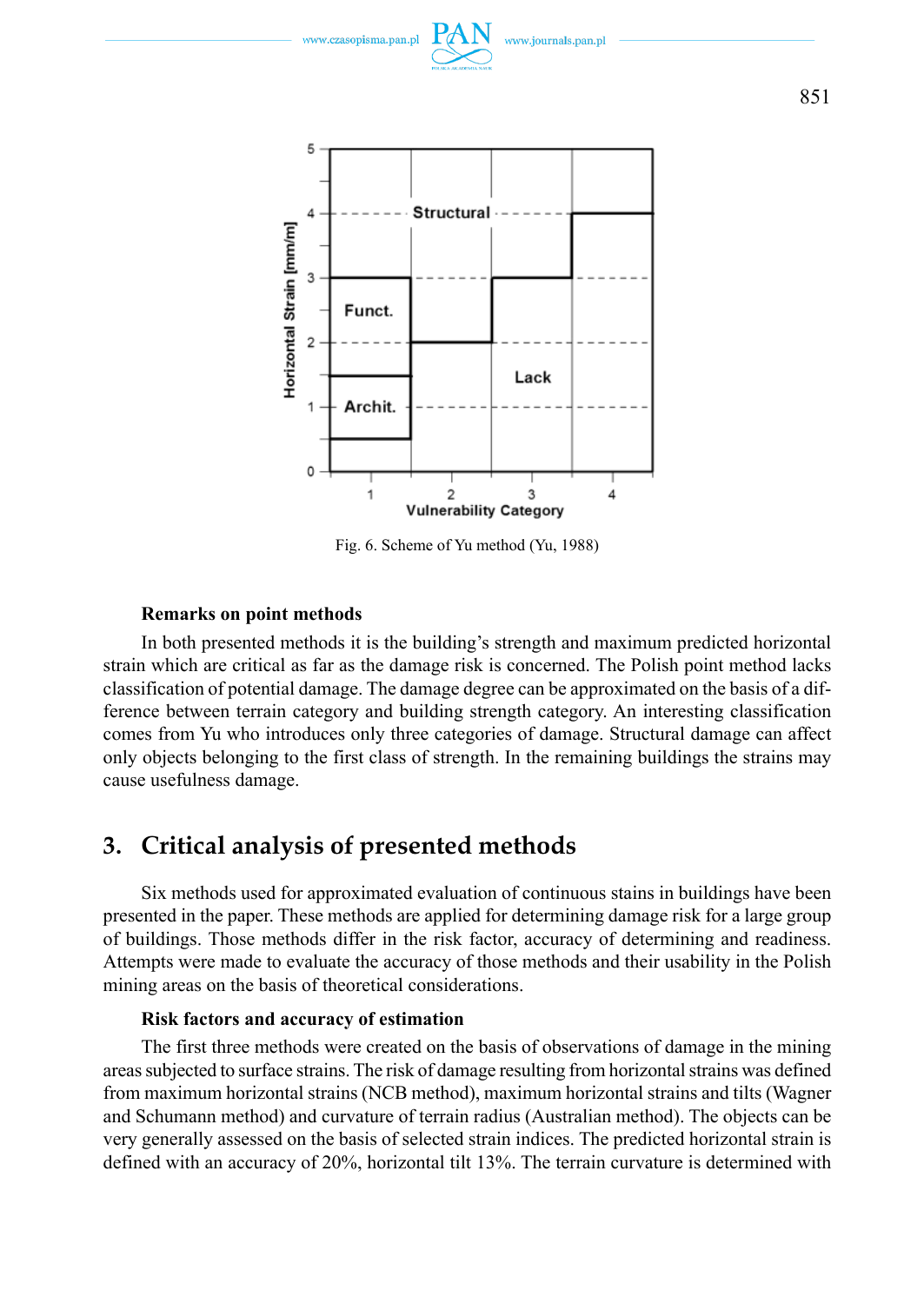

852

highest accuracy, i.e. about 50% (Popiołek, 2009). Another variable referring to the building's strength is their length (NCB and Wagner & Schumann methods) or length and height (MSEC method). The length of the building is defined with a very high accuracy of ca. 1%. The height of the building is defined with an accuracy of 10 % per floor.

Analytical methods are also based on predicted indices of terrain strains: subsidence, horizontal shift (Boscardin&Cording) as well as subsidence and horizontal strain (Burland). Subsidence is predicted with high accuracy of ca. 3%, and horizontal strain of about 13%.

The objective of the last group of methods is determining building's strength and predicting horizontal strains underneath. Unfortunately the accuracy of those methods for assessing building strength cannot be evaluated.

Concluding, the first (empirical) group of methods is most accurate in determining the risk factor. The lowest accuracy was observed in the last group. However the reliability of the methods cannot be attributed to the accuracy of determining risk factors. The correctness of assumed attributes deciding about the hazard degree has a definitely most important influence on the accuracy of the method. It should be assumed that in the case of individual evaluation of building's strength the accuracy of the method should be potentially higher. It should be also born in mind that 'Complexity and accuracy are inversely proportional, i.e. if the complexity of a solved problem increases, the accuracy of the analysis decreases' (Zadeh, 1965). Good scaling and categorization of damage have a key influence on the reliability and accuracy of methods.

#### **Fastness of risk evaluation**

The presented risk evaluation methods were also analyzed for their fastness in a large population of buildings. Only methods based on the building's length and surface strains were found to be definitely fastest. With simple GIS analyses one can quickly determine the risk for a large group of buildings.

Empirical methods require defining subsidence and horizontal strains under both ends of the building, which does not create any problem if spatial analyses based on screen-vector data are employed. Therefore, those methods are also considerably fast. The evaluation made with those methods is more time-consuming than in the case of methods based only on the building's length and horizontal strain of terrain.

The last group of methods based on the evaluation of building's strength is definitely most time-consuming as it requires individual strength evaluation of each of the buildings. The spatial methods can be used for fast evaluation of the risk when acquiring information about the point strength of building and the predicted strains of terrain.

Empirical and analytical methods are definitely fastest.

## **4. Conclusions and premises**

Theoretical analyses presented in this paper were aimed at approaching World's methods used for evaluating building damage risk with continuous strains. Those methods are based on various risk factors. The length of the building and predicted maximum horizontal strains are most commonly taken into account. Among methods, with which the building's damage risk can be evaluated fastest are empirical and then analytical methods. The evaluation of building's strength with point methods is most time-consuming. However their accuracy should be highest because each object is approached individually. Those methods give information about the degree to